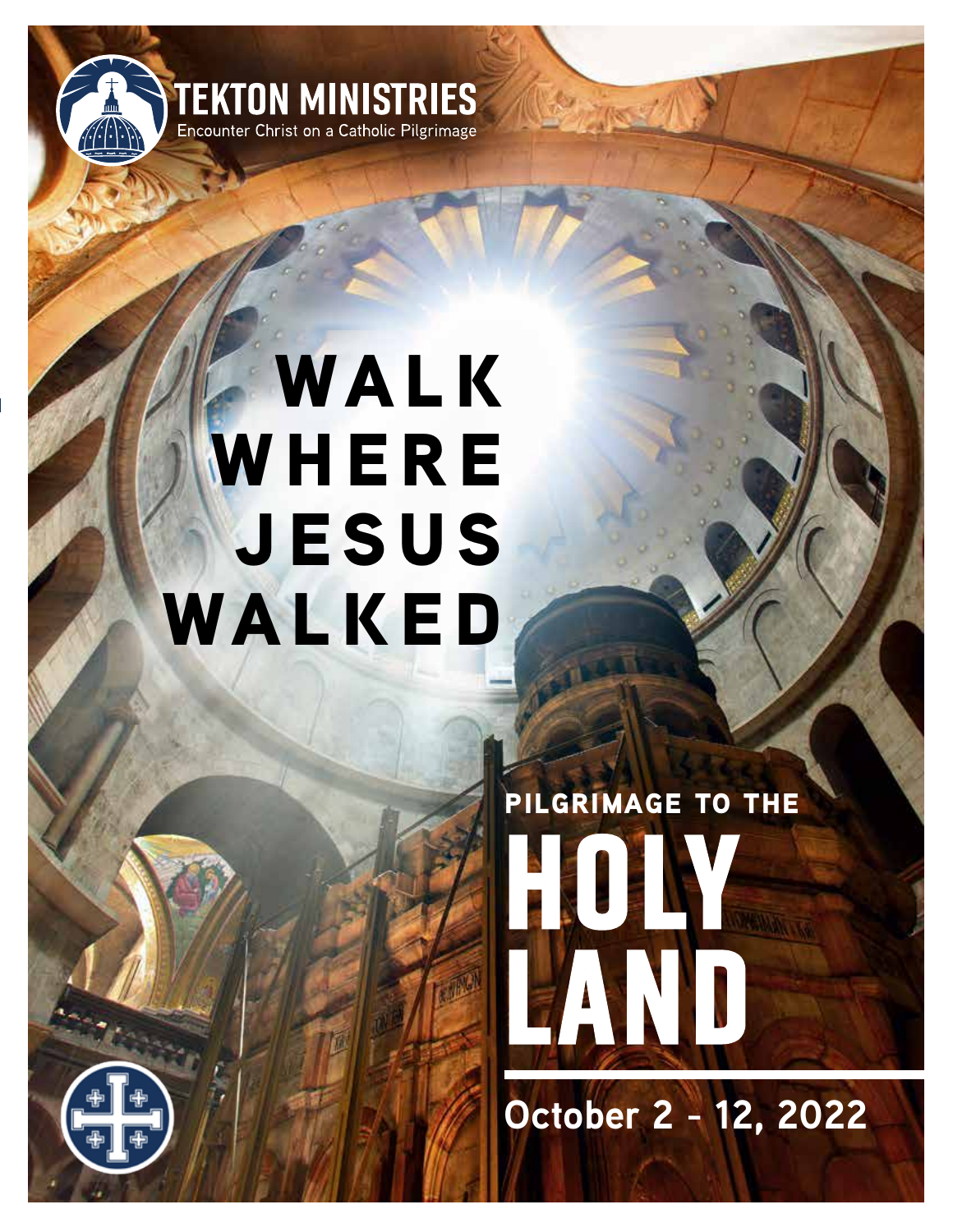## a truly catholic pilgrimage

**Tekton Ministries** *has been leading Catholic pilgrimages to the Holy Land for more than 20 years. Working closely with your priest and deacon to create thoughtfully planned itineraries, we help make the Catholic faith more tangible to your daily life by taking you where the seeds of Catholicism were first planted to be spread across the world. Although we visit more than 50 sites in this holy and historic region, Daily Mass and time for prayerful reflection are important parts of each day's experience.*

*We use only experienced Christian or Catholic guides, so you receive truthful explanations of scripture and the places we encounter. When the disciple Philip asked the Eunuch (who was reading Isaiah) if he understood what he was reading, the man responded, "How can I, unless someone guides me?" (Acts 8:35) Just as Philip guided the Eunuch with "the good news of Jesus," your Tekton pilgrimage will guide you into a deeper understanding of the Scriptures. Our prayers, service, and love of our Lord go with you.*

#### l **Day 1 - Sunday, October 2** *Depart USA*

Our pilgrimage begins today as we depart on our flight to Israel. Meals and drinks served aloft.

#### l **Day 2 - Monday, October 3** *Arrive Tel Aviv / Jerusalem*

After arrival at Ben Gurion Airport in Tel Aviv, our immersion in ancient Israel where Christ walked begins. Meet our guide, who will make the Scriptures come alive for us as we follow in the footsteps of Jesus, the Apostles, and the Prophets. We will transfer to our hotel in Jerusalem, our home for the next five nights. *(D)*

#### l **Day 3 - Tuesday, October 4** *Jerusalem – Mt. of Olives, Gethsemane, Ein Karem*

We will take a morning drive to the top of the Mount of Olives for a panoramic view of Jerusalem and visit two churches located on the mount: the Church of Pater Noster, where Jesus taught his disciples how to pray the "Our Father," and the Ascension Chapel, the site where Jesus ascended into Heaven. Descend the Mount on the path Christ walked on the "Palm Sunday Road" to Dominus Flevit, where Christ wept over Jerusalem and her future destruction. Then enter the Garden of Gethsemane where Christ had His agony and was betrayed. Here we have Mass in the Church of All Nations at the Rock of Agony, the very rock Christ prayed at and sweated blood before He was to be crucified. In the afternoon, we drive to Ein Karem, one of the most beautiful sites in the New City of Jerusalem where St. John the Baptist was born. Pray at the Visitation Church where Mary proclaimed her service to God in her Magnificat prayer. *(B, D, Mass)*



#### l **Day 4 - Wednesday, October 5** *Jerusalem – Via Dolorosa, Holy Sepulchre, Mt. Zion*

An exciting and full-packed day awaits us as we explore Jerusalem further. We enter the Old City of Jerusalem through St. Stephen's Gate to visit the Church of St. Anne, where the Blessed Virgin Mary was born. Afterwards, is the Pool of Bethesda, where Jesus healed the paralytic man. We will continue to see Pilate's Judgement Hall, the Chapel of Flagellation, the Arch of Ecce Homo, where Pilate said, "Behold the man," with Jesus standing before the crowds wearing His crown of thorns with His body torn after the scourging. Prayerfully, we will walk the Via Dolorosa to the Church of the Holy Sepulchre and have the opportunity to climb the steps up to Mt. Calvary and pray at the site of the Crucifixion. Venerate the site where Jesus' body was anointed, the tomb where He was buried and rose from the dead and the Chapel of St. Helena where she found the true cross. This afternoon, we journey to Mt. Zion, where Christ celebrated the Last Supper in the Upper Room. Together we will journey to pray the Rosary at the Church of the Dormition, the traditional site where Mary was assumed into heaven. Our final stop is at one of the most striking churches in Jerusalem –St. Peter in Gallicantu– commemorating the place where Peter denied Jesus three times (Matthew 26). *(B, D, Mass)*



#### l **Day 5 - Thursday, October 6** *Jerusalem / Bethlehem*

We travel outside of Jerusalem today to the city of Bethlehem, whose name means "House of Bread," reminding us that our Lord is the Bread of Life. Here we visit the Nativity Church that sits above the traditional Grotto of Jesus' Birth. Ponder the Manger, the Grotto of St. Jerome, and the Church of St. Catherine, the parish church for Bethlehem's Catholics. We will visit the Milk Grotto Chapel, a place where many couples pray for the Virgin Mary's intercession to conceive a child, and the Shepherd's Fields, where the angels proclaimed the Gloria, announcing the birth of Christ to the poor shepherds. After enjoying some free time in Bethlehem, we our return to Jerusalem, where the remainder of the day will be free for personal activities. *(B, D, Mass)*

#### l **Day 6 - Friday, October 7** *Jerusalem / Bethany / Masada / Qumran / Dead Sea*

This morning, we drive to Bethany to see the House of Mary, Martha, and Lazarus and the Tomb of Lazarus where Jesus raised him from the dead. This is where Jesus declared to Martha that he is "the Resurrection and the Life" (John 11:25). Then we will journey through the Judean Wilderness along the Dead Sea to Masada. An exciting cable car ride to the ancient mountaintop fortress of the Jewish Zealots shows where they held out in war with the Romans for three brave years. Travel up to Qumran to see the caves where the Dead Sea Scrolls were discovered and end our day at Dead Sea to float and swim in its salty, mineral-laden waters before returning to Jerusalem. *(B, D, Mass)*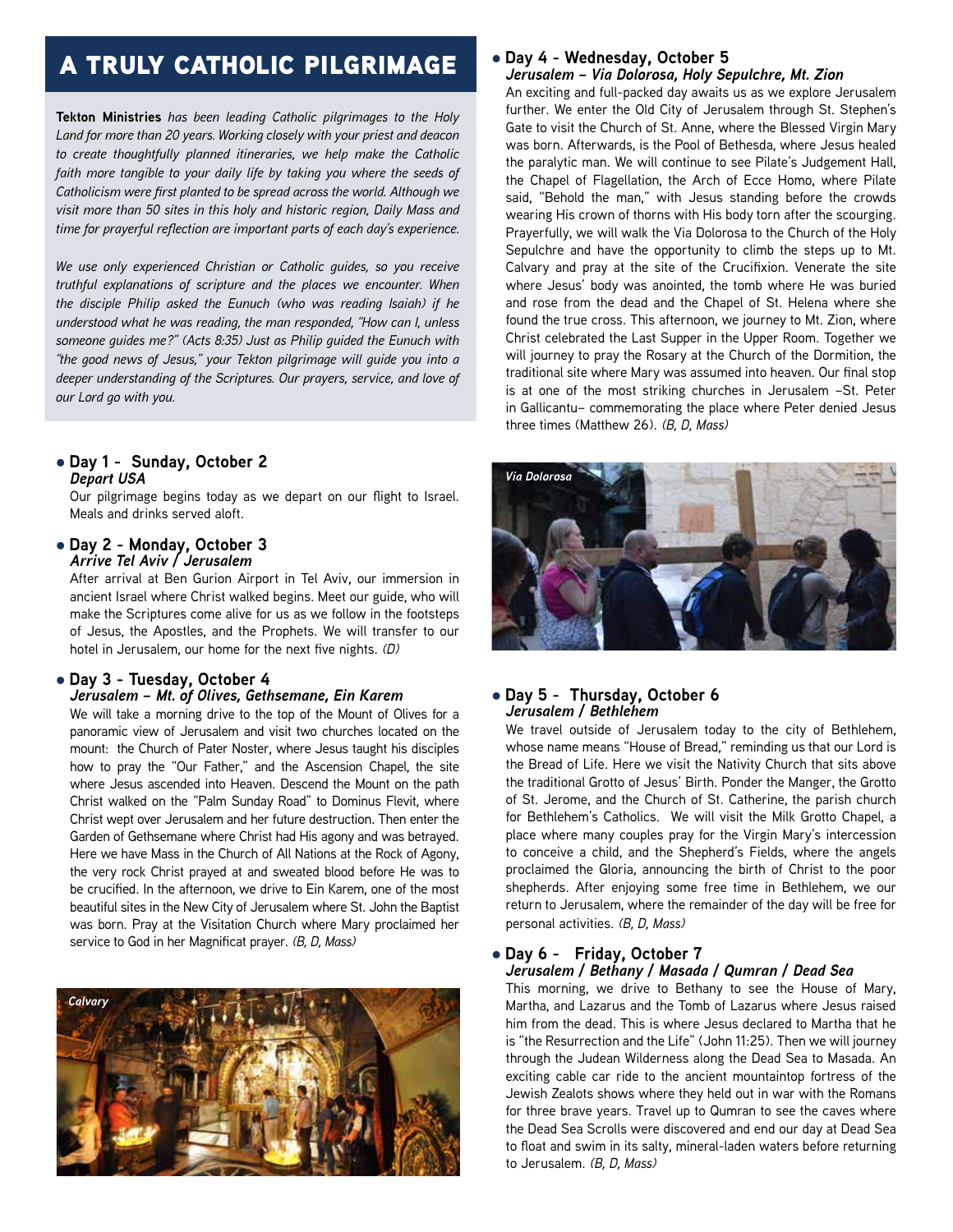#### l **Day 7 - Saturday, October 8** *Jerusalem /Jericho / Baptismal Site / Tiberias*

We rise early today to celebrate an early morning Mass at the Tomb of Our Lord in the Holy Sepulchre Church. After a late breakfast at our hotel, we depart for Jericho, the oldest known city in the Western world. In 1250 B.C., Joshua encircled the city, trumpets blasting, and the walls came tumbling down (Joshua 6). Jesus passed through Jericho many times on His way to Jerusalem. From Jericho we ascend the Mount of Temptation, where Jesus fasted and prayed for 40 days to resist the devil. We will continue our journey to the traditional baptismal site of Jesus in the Jordan River. Renew your baptismal vows in the very river where Christ was baptized by John the Baptist (Mark 1:9). Ponder how the children of Israel crossed the River Jordan opposite Jericho when they came to the Promised Land. These are the waters the prophet Elijah divided and crossed with Elisha and which Naaman the Syrian dipped in seven times to cure his leprosy. Pilgrims come every year to immerse themselves in these holy waters. Continue our drive north though the Judean wilderness and the Jordan River Valley to Tiberias for check-in at our hotel located on the Sea of Galilee - our home for the next 4 nights. *(B, D, Mass)*



#### l **Day 8 - Sunday, October 9** *Tiberias – Capernaum / Tabgha / Mt. of Beatitudes*

Enjoy a scenic morning boat ride across the Sea of Galilee, the setting of so many moments in Christ's life. We will visit the Church of Peter's Primacy on the shores of Galilee. A rock at the center of the church is believed to be the actual table where the apostles ate breakfast with Christ after His Resurrection. It is where Peter's role as the Vicar of Christ was further established as Christ asked him to "Feed my sheep" (John 21:16). We continue to Capernaum, the center of Jesus's three-year public ministry, where He called His first disciples: Peter, Andrew, James, John and Matthew. Here, Christ healed Peter's mother-in-law of a fever, brought a child back to life, cured a leper, healed the centurion's servant and cast out a demon from a young boy. After Mass we visit the synagogue where Jesus taught. At Tabgha, we ponder the site where Jesus multiplied the loaves and fishes to feed more than 5,000 people (Luke 9:13). Our last site of this wonderous day is the Mount of Beatitudes where Christ gave his famous Sermon on the Mount. *(B, D, Mass)*

#### l **Day 9 - Monday, October 10** *Tiberias – Cana / Nazareth / Mt. Tabor*

We drive to Cana in Galilee to pray where Jesus performed his first miracle, at the request of his mother, Mary, by turning the water into wine. The Catholic Church points to this miracle as establishing the Sacrament of Marriage. If you wish, you may renew your wedding vows here as a lasting remembrance of this holy site. Afterwards, travel a short distance to Nazareth, the childhood home of Jesus. Celebrate Mass in the Church of the Annunciation that holds the Cave of the Annunciation, the actual room where Gabriel appeared to Mary and "The Word was made flesh" (John 1:14.). See St. Joseph's Carpentry Shop, where the foster father of Jesus worked,

and Mary's Well, where the Virgin Mary drew water with her Son for their daily living. We will take our last excursion of the day to the summit of Mt. Tabor, the site of the Transfiguration and the culminating point of Christ's public life. Christ revealed His divinity here to three of his apostles as He spoke with the prophets Moses and Elijah. It is also the second time and place where God told people from Heaven that Christ was His beloved Son to whom they should listen (Matthew 17:5). *(B, D, Mass)*

#### l **Day 10 - Tuesday, October 11** *Tiberias / Mt. Carmel / Caesarea Maritime / Tel Aviv*

Depart this morning from Tiberias, driving west to the sparkling port city of Haifa where we will ascend Mt. Carmel, the sacred mountain home of Elijah and Elisha. Visit the world center of the Carmelite order at their monastery and see the cave in which Elijah lived. Venerate the site where the Prophet Elijah contested 450 prophets of Baal proclaiming, "The Lord, He is God" (1 Kings 18). Then drive south along the Mediterranean Coast to Caesarea, the capital of the Roman Procurators of Judea where St. Peter preached, and St. Paul was imprisoned for two years. We will visit the Roman Theater and Crusader's Moat and see the stunning architecture and art of the Byzantine Churches. Continue to Tel Aviv for our last night in the Holy Land. *(B, D, Mass)* 

#### l **Day 11 - Wednesday, October 12** *Tel Aviv / Chicago*

Our time pondering the wonder and awe of the Holy Land comes to an end. We depart for the airport early this morning to catch our return flight home from Tel Aviv. (B, D, Mass)

## **syria** *B=Breakfast D=Dinner*

*mediterranean sea to the COVID-19 pandemic.*  **philippi** *\* Please note that all rates and services are subject to availability and confirmation. We cannot be responsible for any increase in these rates or changes in services or flight and land arrangements in the event that government regulations change due*